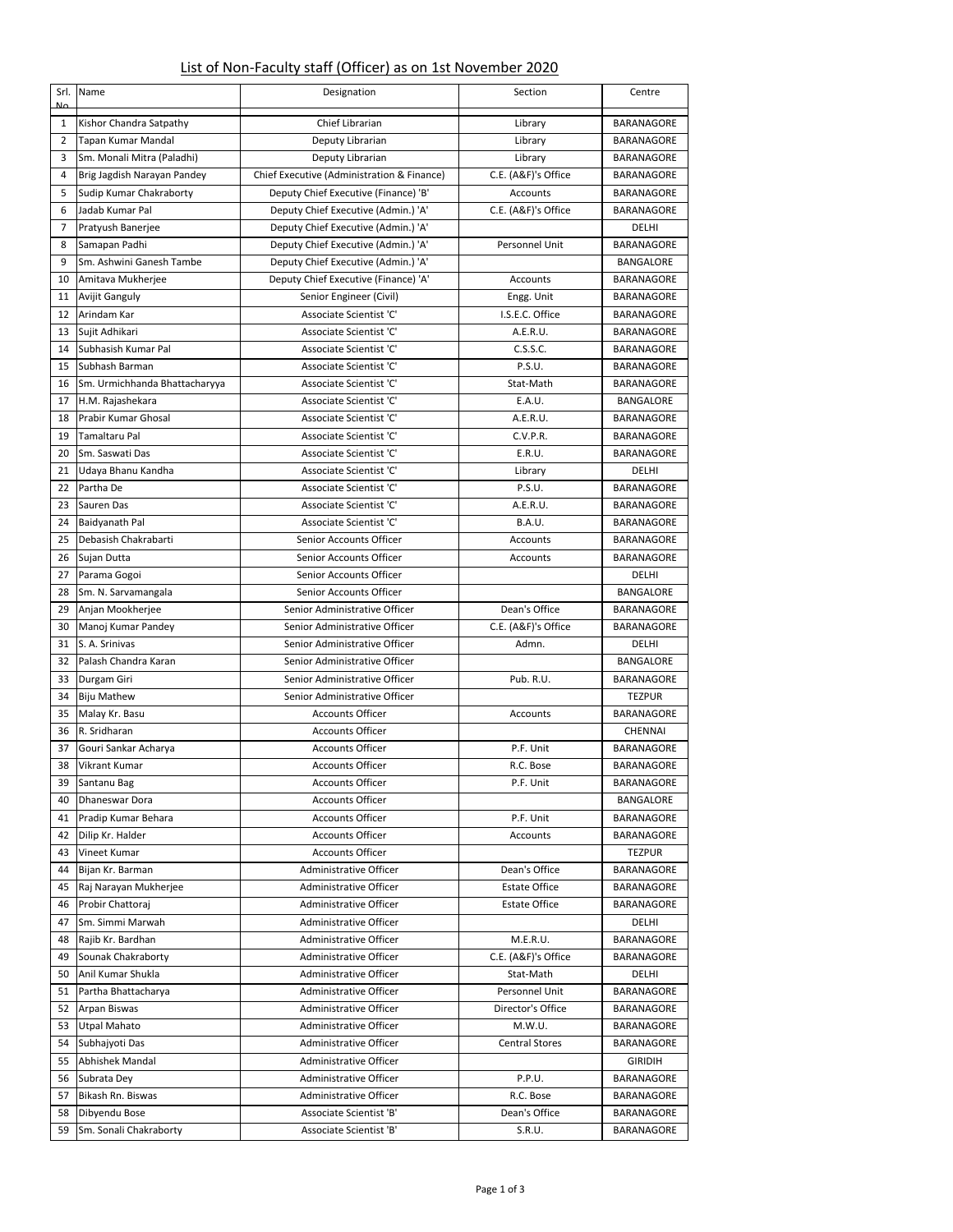| N <sub>0</sub> | Srl. Name                             | Designation                       | Section              | Centre            |
|----------------|---------------------------------------|-----------------------------------|----------------------|-------------------|
| 60             | Kaushik Bhattacharya                  | Associate Scientist 'B'           | A.E.R.U.             | <b>BARANAGORE</b> |
| 61             | Ashis Kumar Pal                       | Associate Scientist 'B'           | Library              | <b>BARANAGORE</b> |
| 62             | Sm. Swati Choudhury                   | Associate Scientist 'B'           | M.I.U.               | <b>BARANAGORE</b> |
| 63             | Rabindranath Jana                     | Associate Scientist 'B'           | S.R.U.               | <b>BARANAGORE</b> |
| 64             | Sm. Chaiti Sharma Biswas              | Associate Scientist 'B'           | E.R.U.               | <b>BARANAGORE</b> |
| 65             | Athisii                               | Associate Scientist 'B'           | <b>Planning Unit</b> | DELHI             |
| 66             | Chiranjib Medda                       | Associate Scientist 'B'           | A.E.R.U.             | <b>BARANAGORE</b> |
| 67             | Partha Pratim Mohanta                 | Associate Scientist 'B'           | E.C.S.U.             | BARANAGORE        |
| 68             | Tapan Kumar Sasmal                    | Associate Scientist 'B'           | A.E.R.U.             | <b>BARANAGORE</b> |
| 69             | Asit Kumar Ghosh                      | Associate Scientist 'B'           | A.E.R.U.             | <b>BARANAGORE</b> |
| 70             | Jayanta Kundu                         | Associate Scientist 'B'           | C.S.S.C.             | <b>BARANAGORE</b> |
| 71             | <b>Tapas Basu</b>                     | Associate Scientist 'B'           | Repro.-photo Unit    | <b>BARANAGORE</b> |
| 72             | Sm. Rimlee Bardhan                    | Engineer (Civil) 'B'              |                      | <b>TEZPUR</b>     |
| 73             | Arindam Ghosh                         | Engineer (Civil) 'B'              | Engg. Unit           | <b>BARANAGORE</b> |
| 74             | Rabindra Nath Raul                    | Engineer (Electrical) 'B'         | E.M.U.               | <b>BARANAGORE</b> |
| 75             | Himajit Debnath                       | Resident Medical Officer 'A'      | M.W.U.               | <b>BARANAGORE</b> |
| 76             | Sm. Arpita Konar (Basak)              | Resident Medical Officer 'A'      | M.W.U.               | BARANAGORE        |
| 77             | Kamalaksha Das                        | Associate Scientist 'A'           | S.R.U.               | <b>BARANAGORE</b> |
| 78             | Prem Chand Pandey                     | Associate Scientist 'A'           | <b>Planning Unit</b> | DELHI             |
| 79             | S. Sundaramoorthy                     | Associate Scientist 'A'           | Library              | <b>BANGALORE</b>  |
| 80             | Viju Gulabrao Chavan                  | Engineer (Civil) 'A'              |                      | DELHI             |
| 81             | Sagnik Chakraborty                    | Engineer (Civil) 'A'              |                      | <b>BANGALORE</b>  |
| 82             | Tuhin Sen                             | Engineer (Civil) 'A'              | Engg. Unit           | <b>BARANAGORE</b> |
| 83             | <b>Bikramjit Dutta</b>                | Engineer (Civil) 'A'              | Engg. Unit           | BARANAGORE        |
| 84             | Chinmay Bhattacharya                  | Engineering Assistant 'C'         | P.P.U.               | BARANAGORE        |
| 85             | <b>Biswajit Mahata</b>                | Engineering Assistant (Civil) 'C' | Engg. Unit           | BARANAGORE        |
| 86             | Sm. Minu Das                          | Nurse 'C'                         | M.W.U.               | BARANAGORE        |
| 87             | Sanjoy Kr. Das                        | Scientific Assistant 'C'          | P.R.U.               | <b>BARANAGORE</b> |
| 88             | Rajat Kanti Chatterjee                | Scientific Assistant 'C'          | E.C.S.U.             | <b>BARANAGORE</b> |
| 89             | Sm. Sushavona Chatterjee              | Scientific Assistant 'C'          | Library              | <b>BARANAGORE</b> |
| 90             | Ashish Biswas                         | Scientific Assistant 'C'          | Dean's Office        | <b>BARANAGORE</b> |
| 91             |                                       | Scientific Assistant 'C'          | I.S.R.U.             | BARANAGORE        |
| 92             | Prosenjit Das<br>Partha Pratim Halder | Scientific Assistant 'C'          |                      |                   |
|                |                                       |                                   | Library              | BARANAGORE        |
| 93             | Dipak Kumar Mondal                    | Section Officer (A/cs.)           | Cash                 | <b>BARANAGORE</b> |
| 94             | Samar Bhattacharyya                   | Section Officer (A/cs.)           | Cash                 | BARANAGORE        |
| 95             | Biman Dey Sarkar                      | Section Officer (A/cs.)           | Dean's Office        | <b>BARANAGORE</b> |
| 96             | Umesh Shaw                            | Section Officer (A/cs.)           | <b>Accounts</b>      | <b>BARANAGORE</b> |
| 97             | Samir Majumder                        | Section Officer (A/cs.)           | Accounts             | <b>BARANAGORE</b> |
| 98             | Asim Kr. Chattopadhyay                | Section Officer (A/cs.)           | Accounts             | BARANAGORE        |
| 99             | Tarun Kr. Kundu                       | Section Officer (A/cs.)           | S.R.U.               | BARANAGORE        |
|                | 100 Kartik Roy                        | Section Officer (A/cs.)           | Accounts             | BARANAGORE        |
| 101            | Raj Kishor Prasad                     | Section Officer (A/cs.)           | Accounts             | BARANAGORE        |
| 102            | Sm. Subha P.V.                        | Section Officer (A/cs.)           |                      | BANGALORE         |
|                | 103 Sudip Kr. Roy                     | Section Officer (A/cs.)           | P.F. Unit            | BARANAGORE        |
| 104            | Pradeep Kumar Ekka                    | Section Officer (A/cs.)           |                      | <b>GIRIDIH</b>    |
| 105            | Sm. N.A. Rao                          | Section Officer (General)         | SQC & OR Unit Mumbai | <b>MUMBAI</b>     |
| 106            | Sujit Kr. Basak                       | Section Officer (General)         | C.S.C.R.             | BARANAGORE        |
| 107            | Nanda Gopal Chakraborty               | Section Officer (General)         | G.S.U.               | BARANAGORE        |
|                | 108 Tapas Kr. Sarkar                  | Section Officer (General)         | Appl. S.U.           | BARANAGORE        |
|                | 109 Debabrata Mitra                   | Section Officer (General)         | I.S.E.C. Office      | BARANAGORE        |
|                | 110 Abhijit Sengupta                  | Section Officer (General)         | M.E.R.U.             | BARANAGORE        |
|                | 111 Dipak Sarkar                      | Section Officer (General)         | M.W.U.               | BARANAGORE        |
| 112            | Debasis Das                           | Section Officer (General)         | R.B. Cell            | BARANAGORE        |
| 113            | R. Kalyanaraman                       | Section Officer (General)         | D.R.T.C.             | BANGALORE         |
|                | 114 Kaushik Nandy                     | Section Officer (General)         | Imp./Trav. Cell      | BARANAGORE        |
| 115            | Sm. Bela Manna                        | Section Officer (General)         | I.S.R.U.             | BARANAGORE        |
|                | 116 Sekhar Kar                        | Section Officer (General)         | Stat-Math            | BARANAGORE        |
|                | 117 L. K. Sriharsha                   | Section Officer (General)         |                      | BANGALORE         |
|                | 118 Jayanta Das                       | Section Officer (General)         | L.R.U.               | BARANAGORE        |
|                | 119 Biplab De Sarkar                  | Section Officer (General)         | E.R.U.               | BARANAGORE        |
|                | 120 Ganesh Chandra Tudu               | Section Officer (General)         |                      | <b>GIRIDIH</b>    |